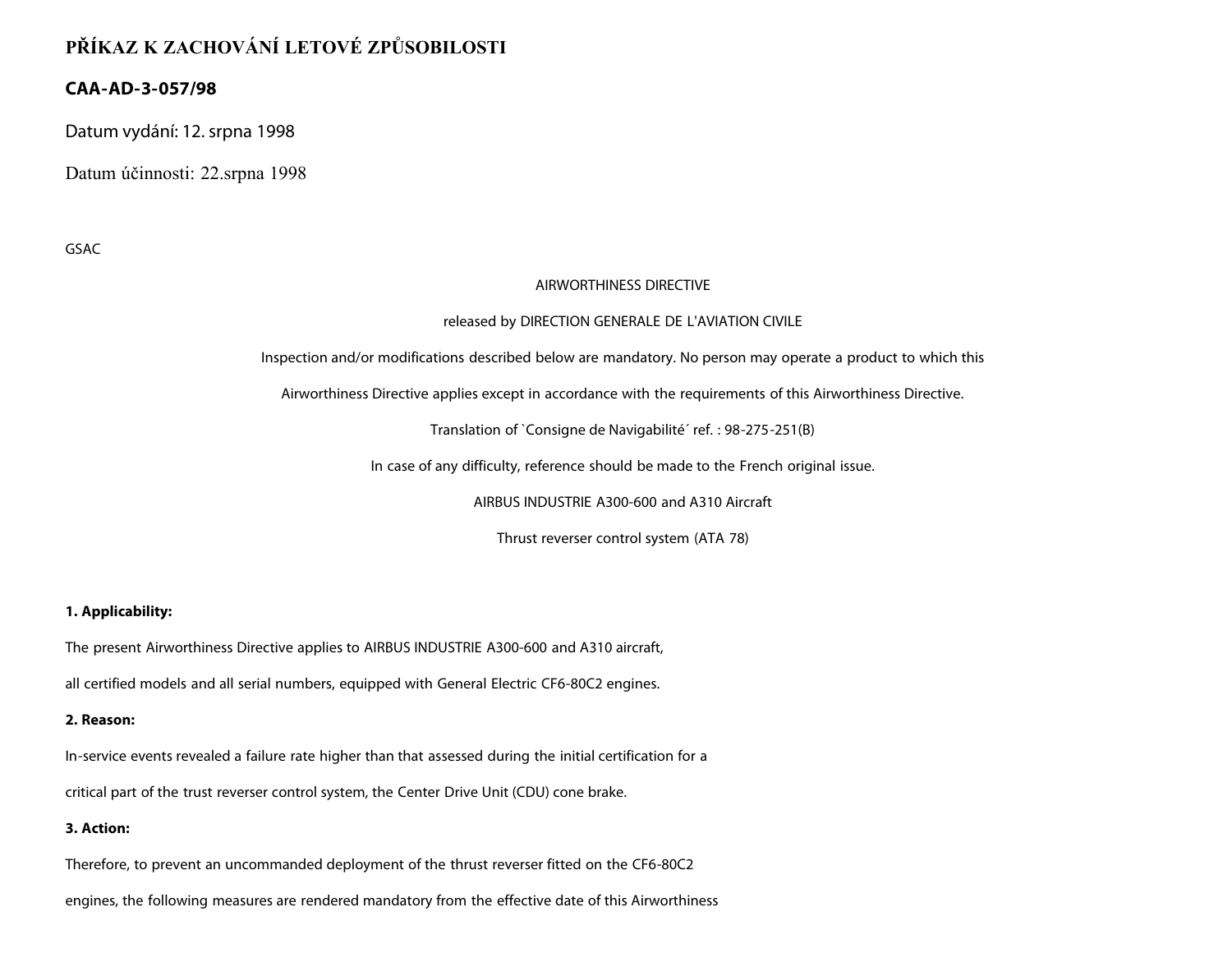Directive :1.Within 600 flight hours following the effective date of this Airworthiness Directive, regardless of

aircraft configuration (i.e., whether or not modified per Lockheed Martin Alert Service Bulletin CF6-80C2 S/B 78A1005 - original issue or any later revision up to and including Revision 3), inspect the thrust reversers per Middle River Aircraft Systems Alert Service Bulletin

CF6-80C2 S/B 78A1015 Revision 4.

2.For aircraft with one or both thrust reversers not modified by the installation of improved translating cowl p-seals as per Lockheed Martin Alert Service Bulletin CF6-80C2 S/B 78A1005 (original issue or any later revision up to and including Revision 3) :

2.a)Repeat the inspections of the thrust reversers per Middle River Aircraft Systems Alert Service Bulletin CF6-80C2 S/B 78A1015 Revision 4 at intervals not exceeding 600 flight hours.

2.b)Within 12 months following the effective date of this Airworthiness Directive, install improved translating cowl p-sea(s on unmodified thrust reversers per Lockheed Martin Alert Service

Bulletin CF6-80C2 S/B 78A1005 Revision 3.

3.For aircraft with both thrust reversers modified by the installation of improved translating cowl p-seals per Lockheed Martin Alert Service Bulletin CF6-80C2 S/B 78A1005 (original issue or any later revision up to and including Revision 3) repeat the inspections of the thrust reversers per Middle River Aircraft Systems Alert Service Bulletin CF6-80C2 S/B 78A1015 Revision 4 at intervals not exceeding 7 000 flight hours. Following installation of improved p-seals, the first reinspection of the thrust reversers shall be performed no later than 7 000 flight hours after the last inspection accomplished per Middle River Aircraft Systems Alert Service Bulletin CF6-80C2 S/B 78A1015 Revision 4. **Ref.**: Lockheed Martin Alert Service Bulletin CF6-80C2 S/B 78A1005 Revision 3 dated August 18,1997

Middle River Aircraft Systems Alert Service Bulletin CF6-80C2 S/B 78A1015 Revision 4 dated July 01,1998.

**Effective date**: July 25, 1998